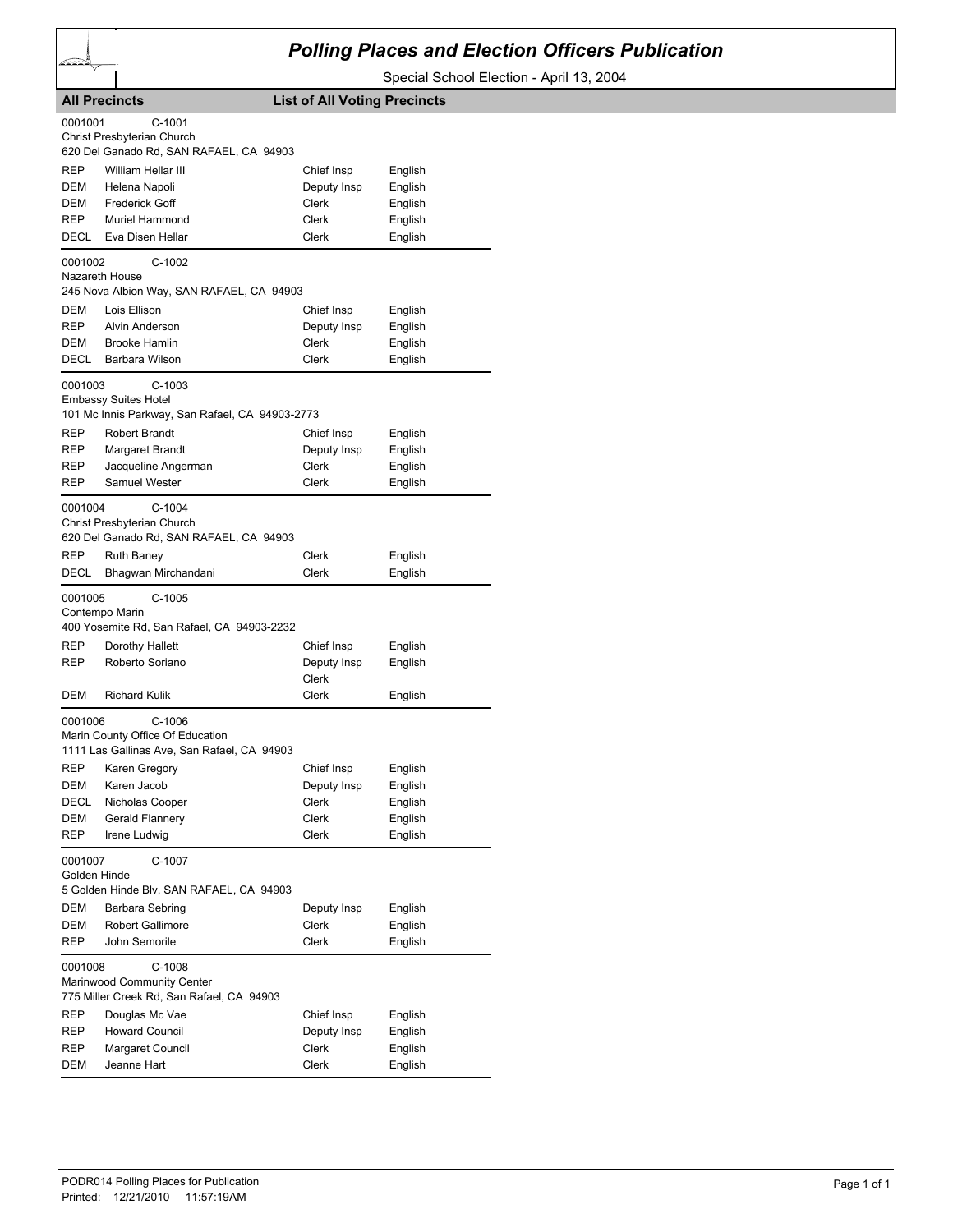| <b>All Precincts</b>                                                                                          |                               | <b>List of All Voting Precincts</b> |         |  |  |  |
|---------------------------------------------------------------------------------------------------------------|-------------------------------|-------------------------------------|---------|--|--|--|
| 0001009<br>$C-1009$<br>Marinwood Community Center<br>775 Miller Creek Rd, San Rafael, CA 94903                |                               |                                     |         |  |  |  |
| <b>REP</b>                                                                                                    | Sheila Berg                   | Clerk                               | English |  |  |  |
| <b>REP</b>                                                                                                    | Imogene Ilderton              | Clerk                               | English |  |  |  |
| <b>REP</b>                                                                                                    | Joan Loberg                   | Clerk                               | English |  |  |  |
| 0001010<br>$C-1010$<br>Lucas Valley Community Center<br>1201 Idylberry Rd, SAN RAFAEL, CA 94903               |                               |                                     |         |  |  |  |
| <b>REP</b>                                                                                                    | Ray Hirsch                    | Chief Insp                          | English |  |  |  |
| <b>DEM</b>                                                                                                    | Ann Melanephy                 | Deputy Insp                         | English |  |  |  |
| DEM                                                                                                           | Marie Douglas                 | Clerk                               | English |  |  |  |
| <b>DECL</b>                                                                                                   | <b>Shirley Rogers Trimble</b> | <b>Clerk</b>                        | English |  |  |  |
| <b>PCT 1110</b><br>0001110<br>Villa Marin<br>100 Thorndale Dr, SAN RAFAEL, CA 94903                           |                               |                                     |         |  |  |  |
| <b>DEM</b>                                                                                                    | Helen Bodington               | Chief Insp                          | English |  |  |  |
| <b>REP</b>                                                                                                    | Helen Andrewsen               | Deputy Insp                         | English |  |  |  |
| <b>DEM</b>                                                                                                    | Charles Bodington             | Clerk                               | English |  |  |  |
| <b>REP</b>                                                                                                    | Olivia Le Feaver              | <b>Clerk</b>                        | English |  |  |  |
| <b>PCT 1121</b><br>0001121<br>Marin County Office Of Education<br>1111 Las Gallinas Ave, San Rafael, CA 94903 |                               |                                     |         |  |  |  |
| <b>DECL</b>                                                                                                   | <b>Barbara Trites</b>         | Deputy Insp<br>Clerk                | English |  |  |  |
| <b>DEM</b>                                                                                                    | Rudolph Kupfer                | <b>Clerk</b>                        | English |  |  |  |